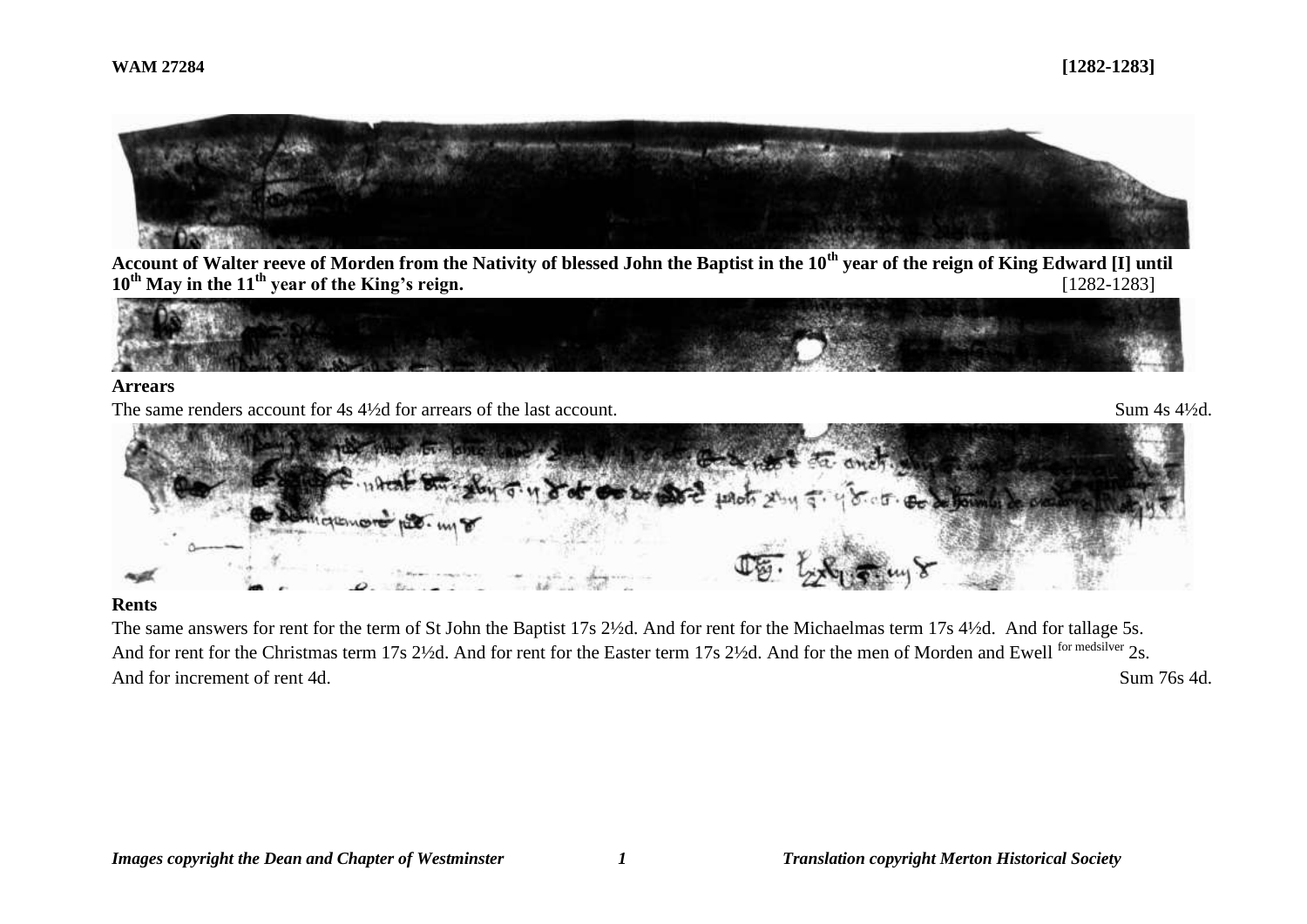

# **Corn sold**

And for 2 quarters curall wheat sold 10s, price of a quarter 5s. And for 1 bushel of the same sold 7½d. And for 1 quarter curall 5s 2d. And for 2 quarters rye 11s, price of a quarter 5s 6d. And for 8 quarter 1 bushel peas sold <del>27s 1d</del>, <sup>32s 6d</sup> price of a quarter 40<del>d</del>. And for 2 quarters peas sold  $7s$ ,<sup>9s</sup> price of a quarter 4s 6d. And for 2 quarters oats sold 4s, price of a quarter 2s. Sum 64s 101/<sub>2</sub>d 72s 31/2d



# **Stock sold**

And for 2 oxen sold 20s. And for 1 cow, dead in pasture, 4s. And for 1 pig sold 4s. And for 6 ducks sold 2s.<sup>\*</sup> And for 4s for an old millstone sold. And for 25s 3d for corn and other things sold at the audit. And for 6s 8d for 1 steer sold.

Sum 35s. 65s 11d

 $\overline{a}$ *\* No ducks are mentioned on the stock account on the dorse.*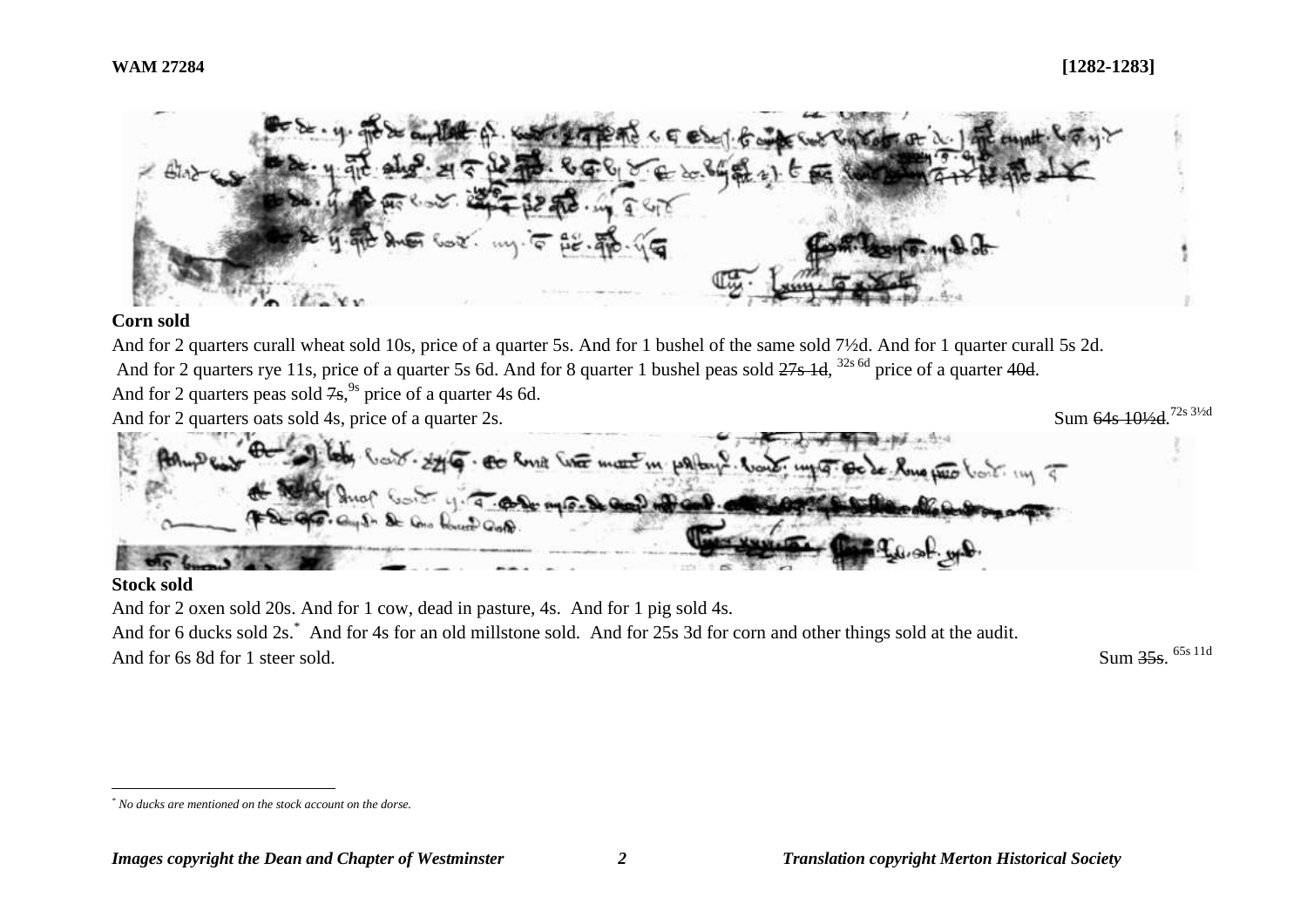

#### **Cheese, butter and straw/stubble [***stipula***] sold**

And for 92 cheeses sold, which make 1 wey, 10s. And for butter sold 22d. And for 46 cheeses which make  $\frac{1}{2}$  wey, 5s. And for 300 hens' eggs 15d. And for straw/stubble [*stipula*] sold 4s. Sum 22s 1d.



# **Profits of the Court**

And for profits of 2 courts 3s. And for profits of 1 court 18d. And for Walter the reeve 3s 10d by tally. Sum 8s 4d.



# **Expenses**

Thereupon the convent acquitted what is owed of which the remainder is owed at the audit  $10^{th}$  year  $34s$ .....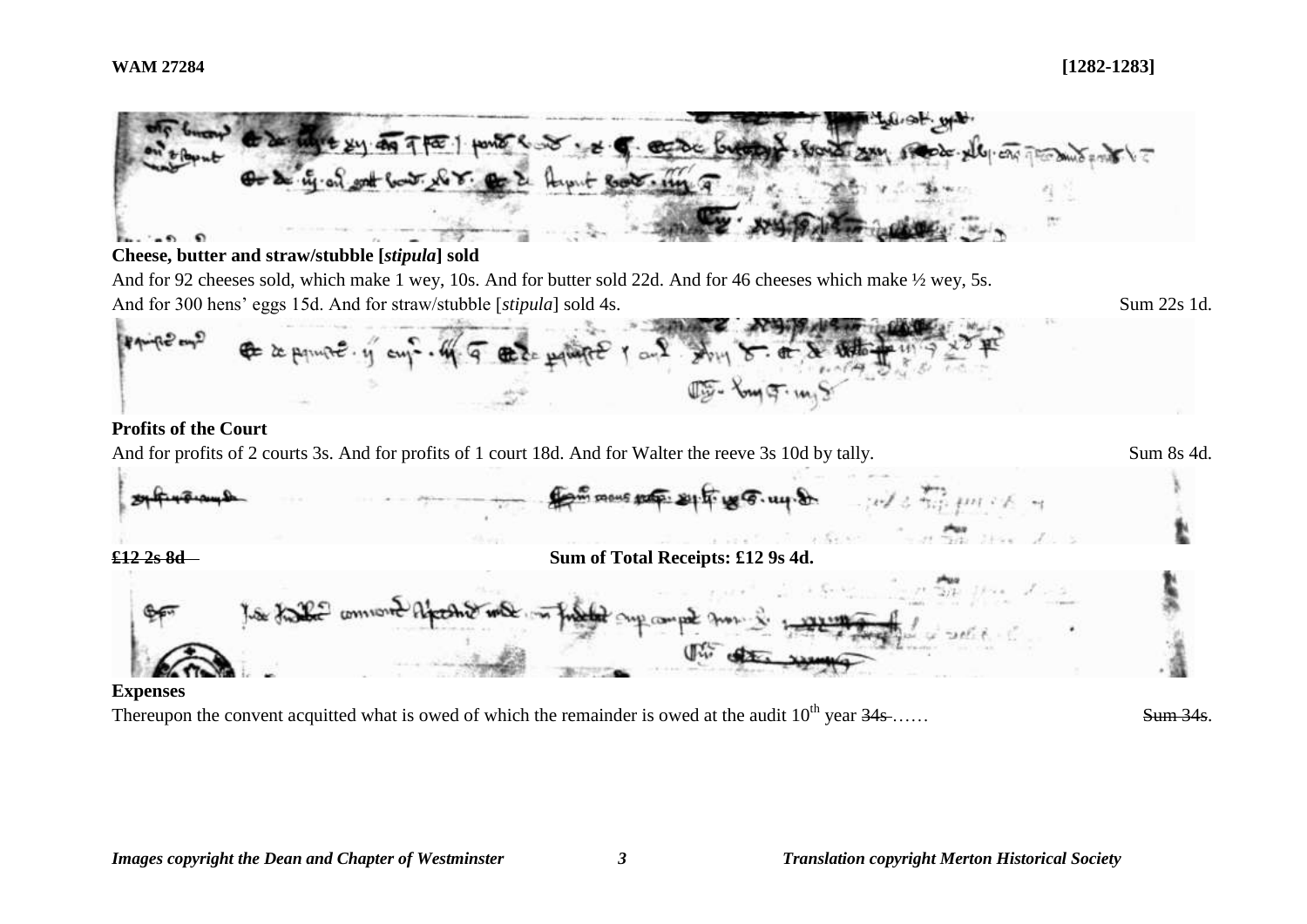

# **[Cost of ploughs and carts]**

Also in 3 sheaves of steel bought for ploughs  $2s\,5d^{3d}$  Also in 17 pieces of iron bought 21 $\frac{1}{2}d$ .

Also in 6 plough foot plates bought 12d. Also in 12 clouts with nails bought for carts 7¼d. Also in 1 pair of traces bought 3d.

Also in 1 collar bought 4d. Also in shoeing carthorses 2s. Sum 8s 2<sup>3</sup>/4d.

Sum 33s 10d <sup>21d</sup>



#### **Necessities**

Also in 5 bushels salt bought 17<sup>1</sup>/2d. <sup>of which 1 bushel remains</sup> Also in 1 dish [*pelvo*] bought 9d. Also in 1 sieve bought 1d. Also in cloth bought for the dairy 3d. <sup>2d</sup> Also in a pot bought 1½d. Also in scouring the ditch around the court of Morden 12d. And in scouring the ditch towards the sheep-house 18d. Sum 5s 3d. Sum 5s 3d.<sup>1d</sup>



## **Expenses of the mill**

Also in 1 millstone bought <del>32s 1d</del>. <sup>because none was bought</sup> Also in steel for the same 3d. Also in cogs and rungs bought 18d. Sum 33s 10d.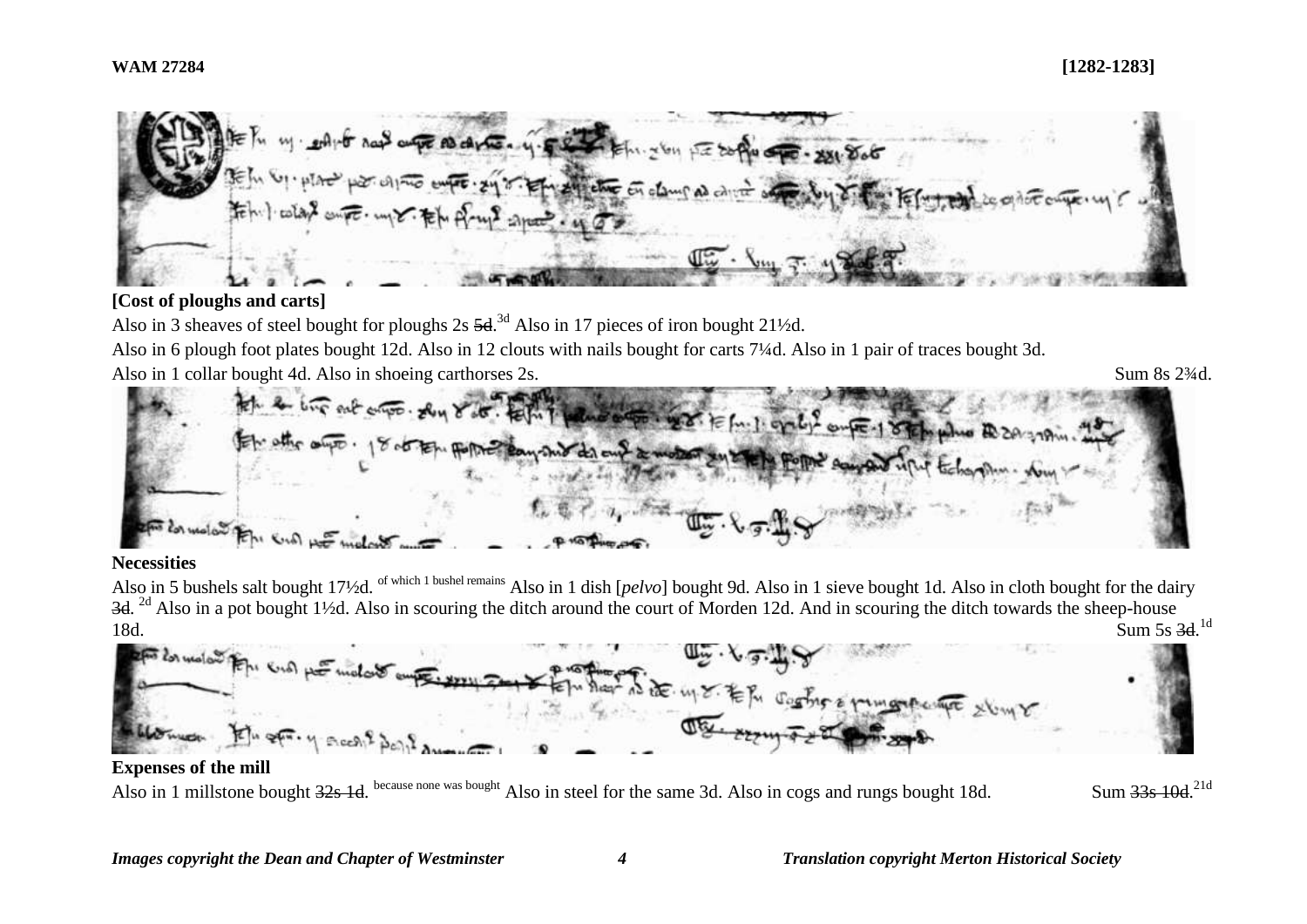

#### **In reaping corn**

Also in expenses at 2 dry harvest boonworks: in fish bought 14d. Also in expenses for each [*singulus*] of 2 boonworks for 76 men: in ale 7s; in meat <del>3s</del>.  $3s$  <sup>6d</sup>

Also in fish as customary 2s 4d. Also in reaping 63 acres both wheat and oats 21s, per acre 4d.

```
Sum 36s 6d 35s
```
# **Expenses of servants [***servienter***] in harvest**

Also in expenses of one man over the reapers, and reeve, beadle and maid for 8 weeks in harvest: in ale  $12s$  6d;<sup>9s 6d</sup> also in meat  $5s$ <sup>4s</sup> 6d; in fish 3s. Also in expenses of servants for 'harvest goose': in ale  $42d$ ,  $^{10d}$  in meat  $40d$ .  $\frac{8d}{18}$  Sum  $\frac{21s}{6d}$ .  $\frac{18s}{6d}$ 



# **Stipends for the year**

Also in stipend 4 ploughmen and 1 carter <sup>for harvest</sup> 15s, each 3s. Also in stipend of shepherd and maid <sup>in harvest</sup> 4s. Also in stipend of cowman <sup>in</sup> harvest 18d.

Also in stipend of 1 man over the reapers for harvest 3s. Also in stipend of 1 stacker 2s. Sum 25s 6d.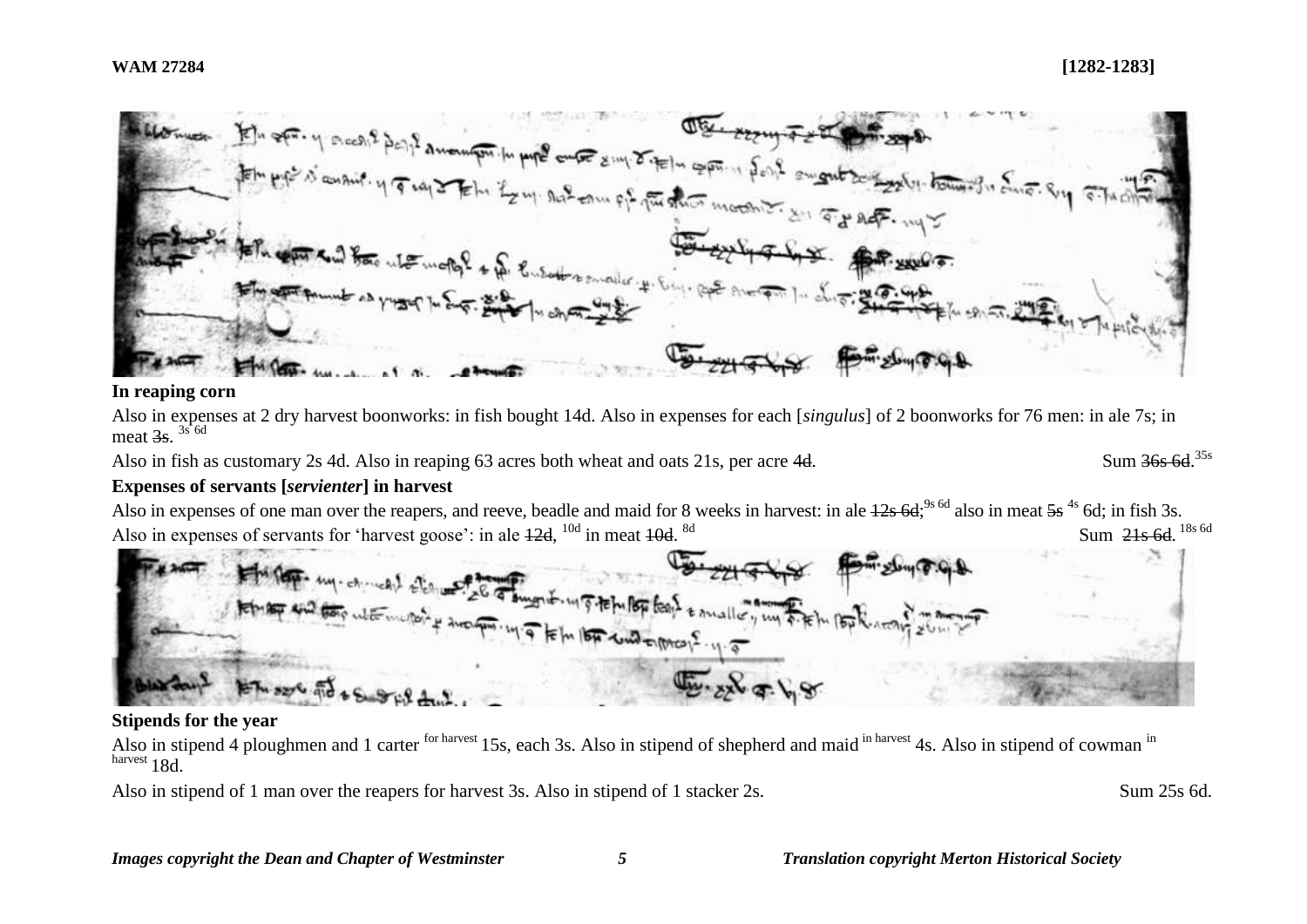

# **Threshing corn**

Also in threshing 35½ quarters wheat 7s 4¾d, per quarter 2½d. Also in threshing 2½ quarters rye 6¼d. Also in threshing 14½ quarters barley 21¾d, per quarter 1½d. Also in threshing 15 quarters peas and vetches 2s 6d, per quarter 2d. Also in threshing 89 quarters oats 7s 5d, per quarter 1d. Sum 19s 7¾d.

# **In remittance of rent of reeve and servants**

Also in expenses allowance of food for servants at Christmas:<sup>2s 2d</sup> in ale 12d, in meat 11d. Also in expenses allowance of food for the aforesaid at Easter: in ale 12d, in meat  $10d.<sup>2s 2d</sup>$ 

Also in remittance of the reeve's rent 2s. Also in remittance of the beadle['s rent] for the year 12d. Also in remittance of John Sutth['s rent] for 2 terms because he was over the threshing  $12d$ . Sum  $7s$  9d  $7s$  4d



# **Expenses of the bailiff**

Also in expenses of Sir Henry bailiff and Sir W de Hamton and Sir Robert de Parham on the day of St Laurence 31½d. Also in expenses of Sir Henry bailiff 3s 1d by tally against the same. because without a tally Sum 5s 7d by 1 tally against the same.<sup>2s 71/2d</sup>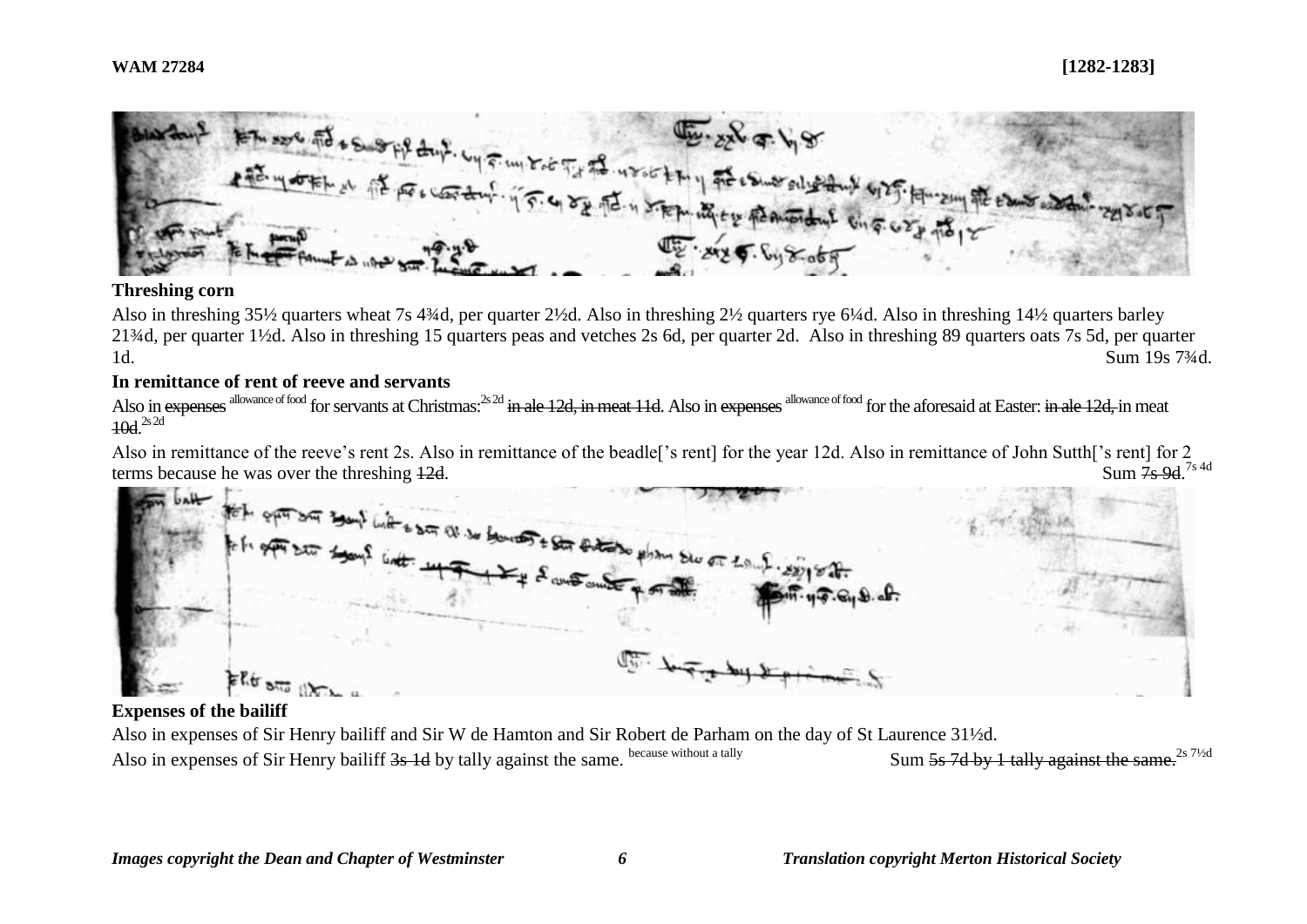

# **Cash deliveries**

Also delivered to Sir Adam de Wicumb for rent at the Nativity of blessed John 15s 4½d. Also delivered to Sir W de Wallop for rent for the Michaelmas term 16s 2d by tally.

Also delivered to the same for tallage 5s by tally. Also delivered to Sir W de Watford for rent for the Christmas term 15s  $0\frac{1}{2}$ d by tally. Also delivered to the same brother Henry de Lond bailiff for rent for Easter 15s 0<sup>1</sup>/2d by tally. Sum 66s 7<sup>1/2</sup>d.

# **Sum of all expenses and deliveries £11 2s 4d**



Sum of all expenses and deliveries £9 9s 3d.† And he owes 60s 1d. Of which he is allowed for all his claim 20s 1d. And so he owes net 40s.



**Sum total of receipts £10 2s 7½d. Sum total of expenses £13 4s 7d.**

 $\overline{a}$ *† These figures total £9 10s 3d.*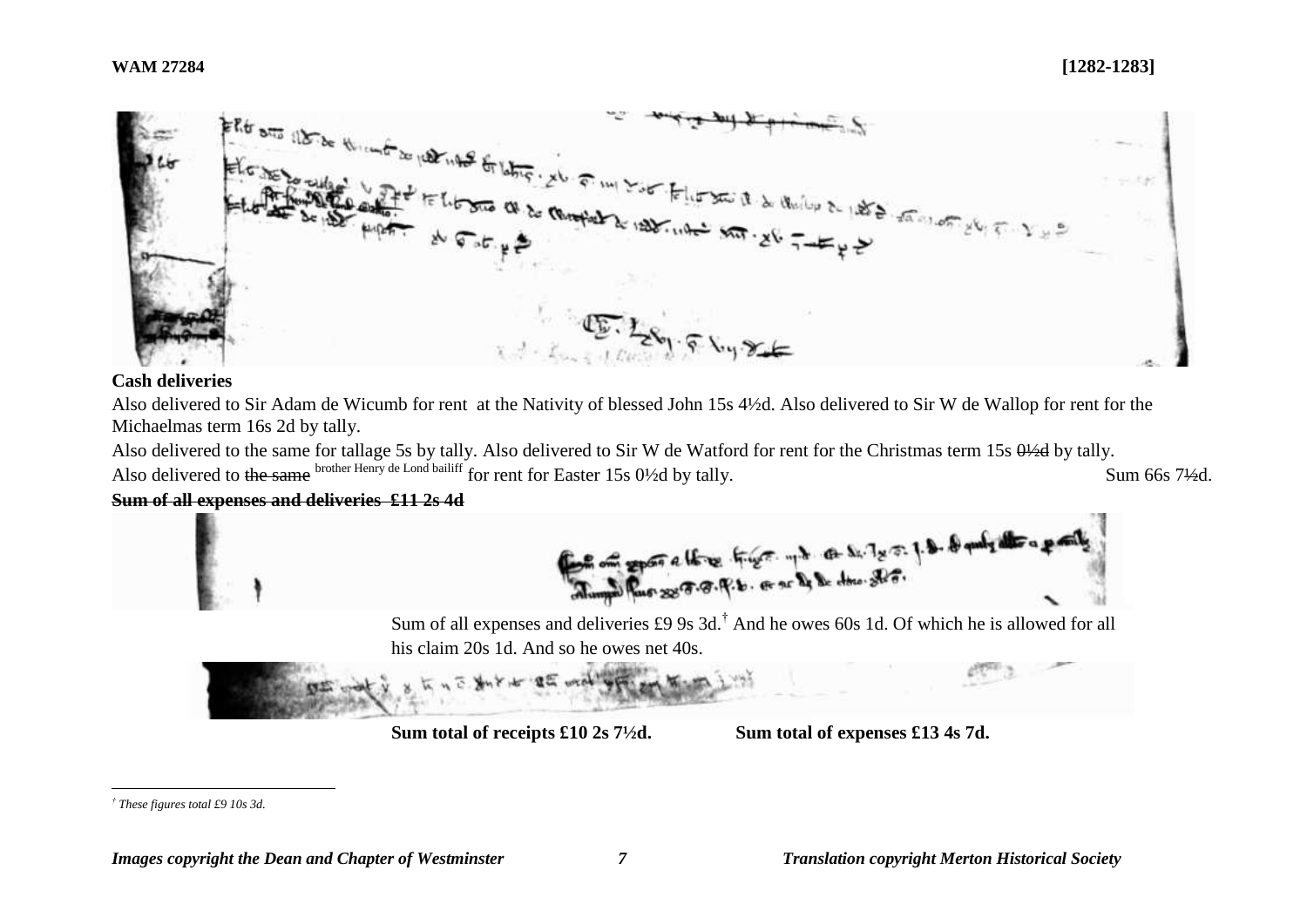*DORSE*

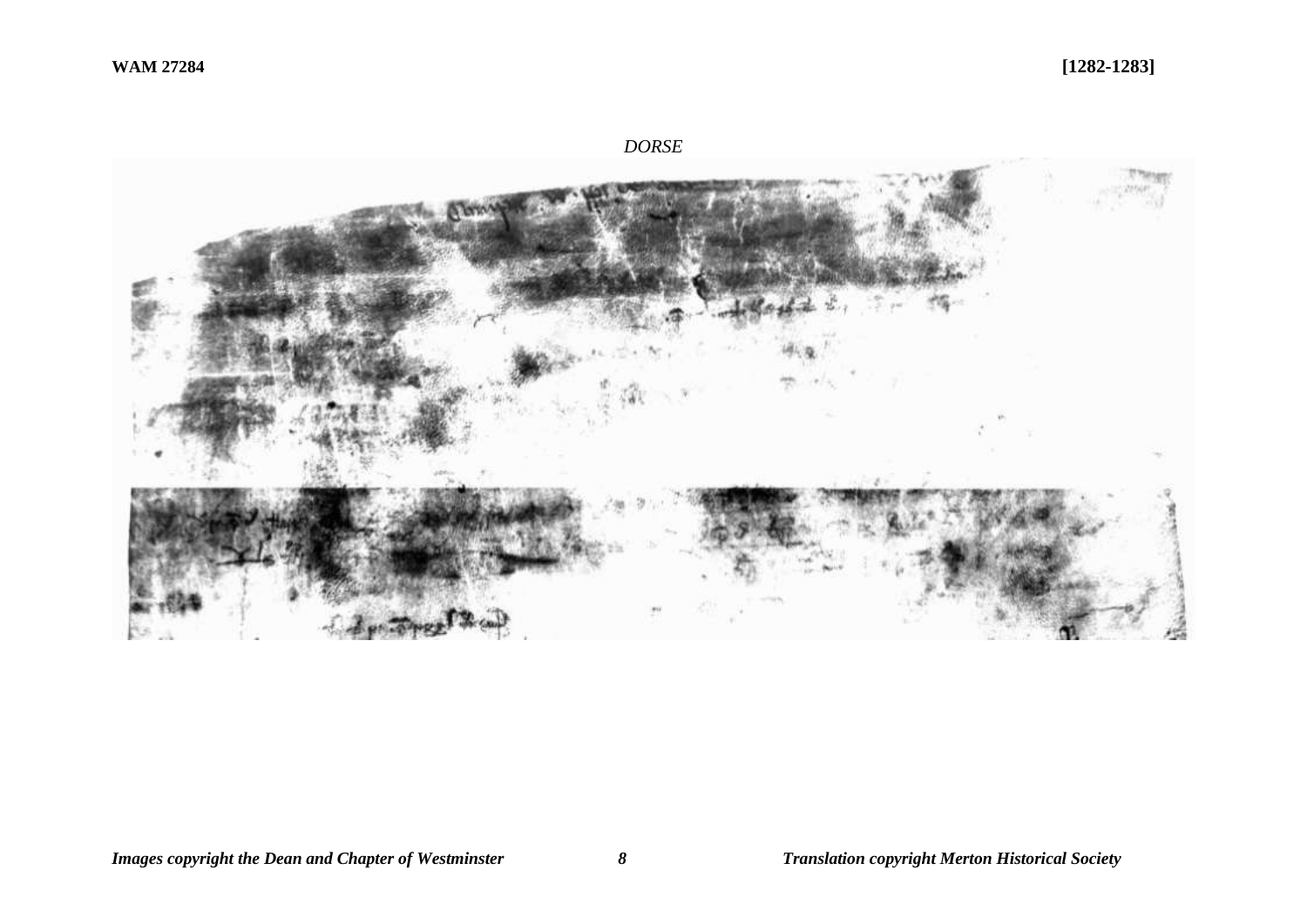\n
$$
\frac{1}{2}
$$
  $\frac{1}{2}$   $\frac{1}{2}$   $\frac{1}{2}$   $\frac{1}{2}$   $\frac{1}{2}$   $\frac{1}{2}$   $\frac{1}{2}$   $\frac{1}{2}$   $\frac{1}{2}$   $\frac{1}{2}$   $\frac{1}{2}$   $\frac{1}{2}$   $\frac{1}{2}$   $\frac{1}{2}$   $\frac{1}{2}$   $\frac{1}{2}$   $\frac{1}{2}$   $\frac{1}{2}$   $\frac{1}{2}$   $\frac{1}{2}$   $\frac{1}{2}$   $\frac{1}{2}$   $\frac{1}{2}$   $\frac{1}{2}$   $\frac{1}{2}$   $\frac{1}{2}$   $\frac{1}{2}$   $\frac{1}{2}$   $\frac{1}{2}$   $\frac{1}{2}$   $\frac{1}{2}$   $\frac{1}{2}$   $\frac{1}{2}$   $\frac{1}{2}$   $\frac{1}{2}$   $\frac{1}{2}$   $\frac{1}{2}$   $\frac{1}{2}$   $\frac{1}{2}$   $\frac{1}{2}$   $\frac{1}{2}$   $\frac{1}{2}$   $\frac{1}{2}$   $\frac{1}{2}$   $\frac{1}{2}$   $\frac{1}{2}$   $\frac{1}{2}$   $\frac{1}{2}$   $\frac{1}{2}$   $\frac{1}{2}$   $\frac{1}{2}$   $\frac{1}{2}$   $\frac{1}{2}$   $\frac{1}{2}$   $\frac{1}{2}$   $\frac{1}{2}$   $\frac{1}{2}$   $\frac{1}{2}$   $\frac{1}{2}$   $\frac{1}{2}$   $\frac{1}{2}$   $\frac{1}{2}$   $\frac{1}{2}$   $\frac{1}{2}$   $\frac{1}{2}$   $\frac{1}{2}$   $\frac{1}{2}$   $\frac{1}{2}$   $\$ 

#### **Issue of Wheat** The same answers for 2 quarters 6 bushels wheat of issue of wheat in harvest by tally against Lorchun. And for 20½ quarters <sup>2 bushels</sup> of issue of the grange by tally against the same. And for 22½ quarters of issue of the grange of issue of the grange by tally against John Suth. Sum 46 quarters 6 bushels.

Of which in sowing 24 quarters 1 bushel.

Also in bread for 4 harvest boonworks  $2\frac{1}{2}$  quarters. Also in bread for those who were at table for harvest  $1\frac{1}{2}$  quarters.

Also in bread for servants at Christmas and Easter ½ quarter. Also in sale 3 quarters 1 bushel.

Also in sending to Westminster 9 quarters. Also in sending to Greenford 1 quarter <sup>2 bushels</sup> by tally against Alexander the reeve.

Also in maslin for servants' livery 4 quarters. In sale 1½ quarters. Sum 46 quarters 6 bushels. And nothing remains.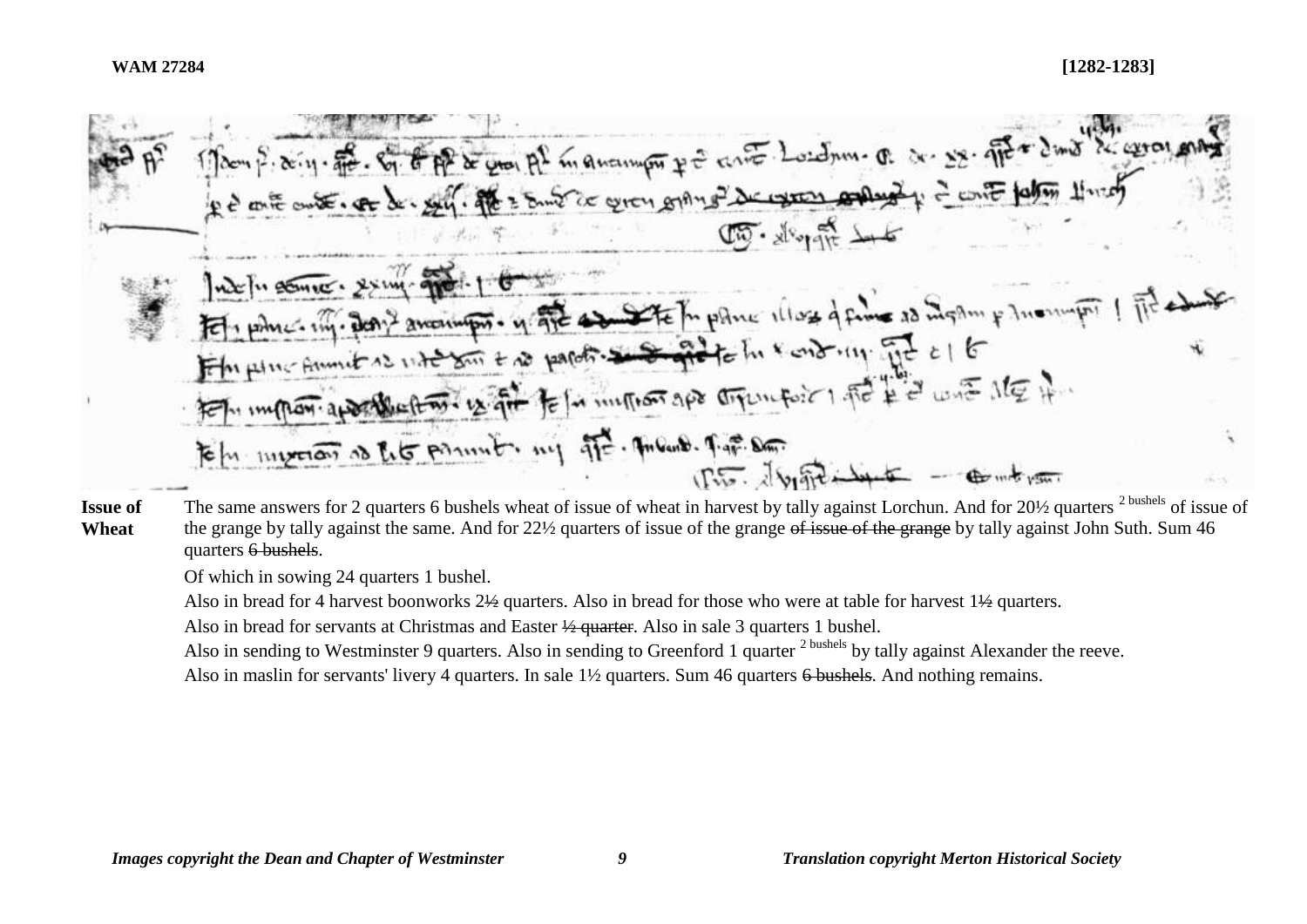the p. a. my fit & Soy. If sitted as someon gyang p 2 conte lation south  $Q$   $d$   $d$ Serlun And Dre. ziz. fr. Jul Elm myeron as Et pamut sti. på. by t

**Issue of rye**  The same answers for 4 quarters 7 bushels rye of issue of the grange by tally against John Sutth. **and multure of the farm of the mill** And for 14 quarters multure of the farm of the mill until the Friday next before the feast of St Ambrose. And for 1 quarter of issue of the mill from the Friday next before the feast of St Ambrose until the Monday next after the feast of St Urban. Sum 19 quarters 7 bushels. Of which in sowing 1 quarter. And in sale 2 quarters. Also in maslin for servants' livery 16 quarters 7 bushels. Sum 19 quarters 7 bushels.



**Issue of Barley** The same answers for  $19^{20}$  quarters  $1^5$  bushels of issue of the grange by tally against John Sutth. Sum 20 quarters 5 bushels. Of which in sowing 8 quarters 3 bushels. Also in sending to Westminster 8 quarters by tally against Sir W de Watford. Also in maslin for servants' livery 3 quarters 6 bushels. In sale 1 quarter 2 bushels. Sum 19 quarters 1 bushel.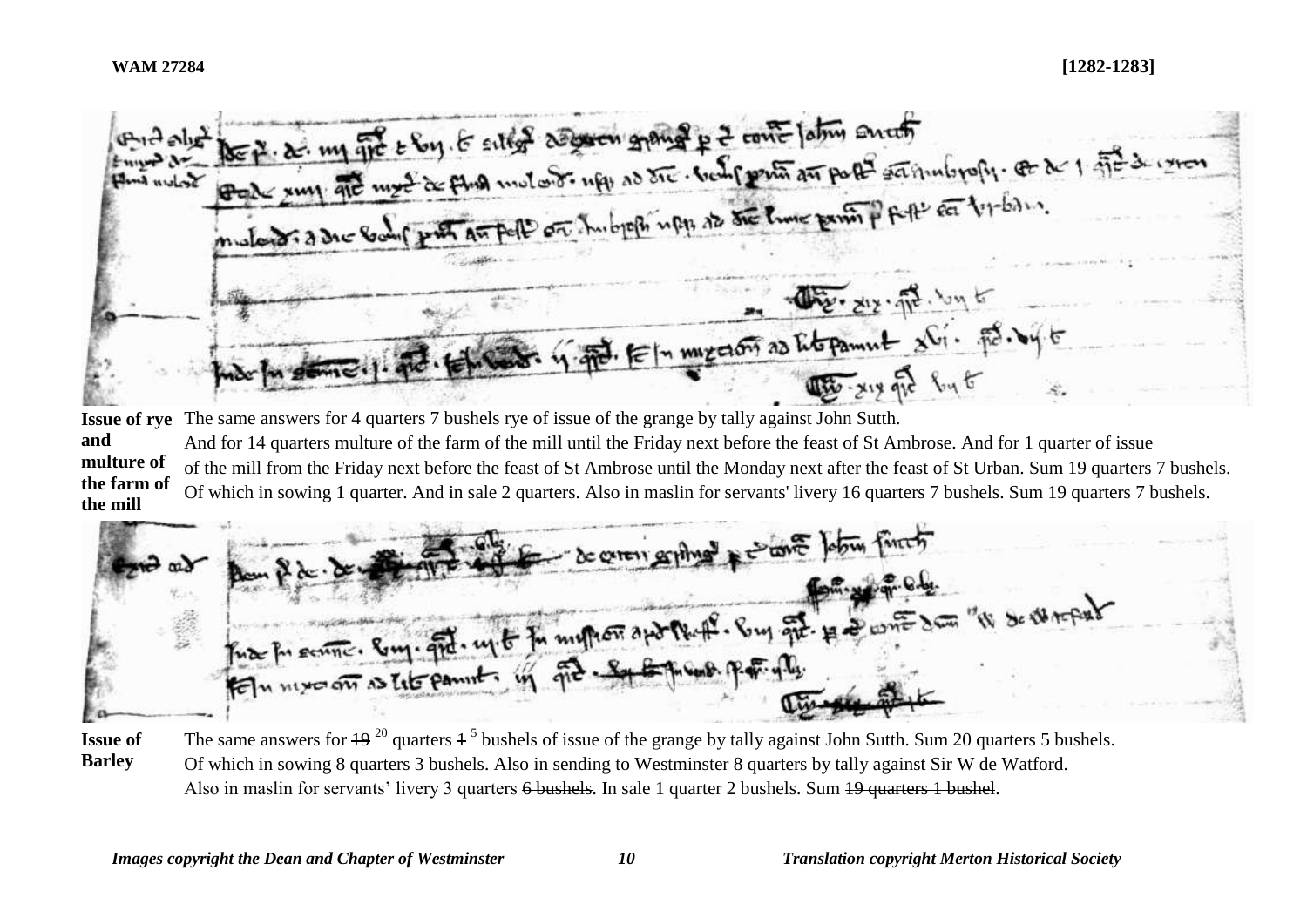man Carling In motors of hotamnt. (車) 森らぐ

**Issue of Peas and vetches** The same answers for 21 quarters  $6^7$  bushels peas and vetches of issue of the grange against John Sutth. Sum 21 quarters 7 bushels. Of which in sowing 3½ quarters 7 bushels. Also in sale 10 quarters 1 bushel. Also in maslin for servants' livery 8 quarters. In sale 6 bushels. Sum 21 quarters 6 bushels.<sup>‡</sup>

 $Gym<sub>normal</sub>$ to capace of a follow of may or area using as the time principle of Fin ht trap p ite tomp. in the Sur te pa pa sommator 1. to te for late empte a fatte are avector usa as Foll erry university 1. ft. El lit com vacan a felle de anaysant up a fell samot p & earthaton compe point y to folled another p mompoun . 1. The p DE. 8771 Fit Von &

Expenses of Also in livery of 4 ploughmen and a carter from the feast of St Margaret<sup>§</sup> until the Monday next after the feast of St John in May\*\* for 42 **maslin** weeks 23 quarters, each for 9 weeks 1 quarter. And in livery for a shepherd for the same period 3½ quarters, who takes for 12 weeks 1 quarter. Also in livery of a maid from the feast of St Margaret until the feast of St Peter ad Vincula 1 bushel. Also in livery of the same from Michaelmas until the feast of Saints Marcellinus and Peter<sup>††</sup> for 36 weeks 3 quarters <del>1 bushel</del>, per  $10^{-12}$  weeks 1 quarter. Also in livery for 1 cowman from the feast of St Margaret until Michaelmas for 10 weeks, 6 bushels. Also in livery for 1 harrower in wintertime 2 bushels. Also in livery for 1 stacker for harvest, 1 quarter. In sale 2 bushels. Sum 31 quarters 7 bushels.

 $\overline{a}$ 

*<sup>‡</sup> These figures total 22 quarters 6 bushels.*

*<sup>§</sup> 20 July*

*<sup>\*\*</sup> ie St John before the Latin Gate – 6 May*

*<sup>††</sup> 2 June*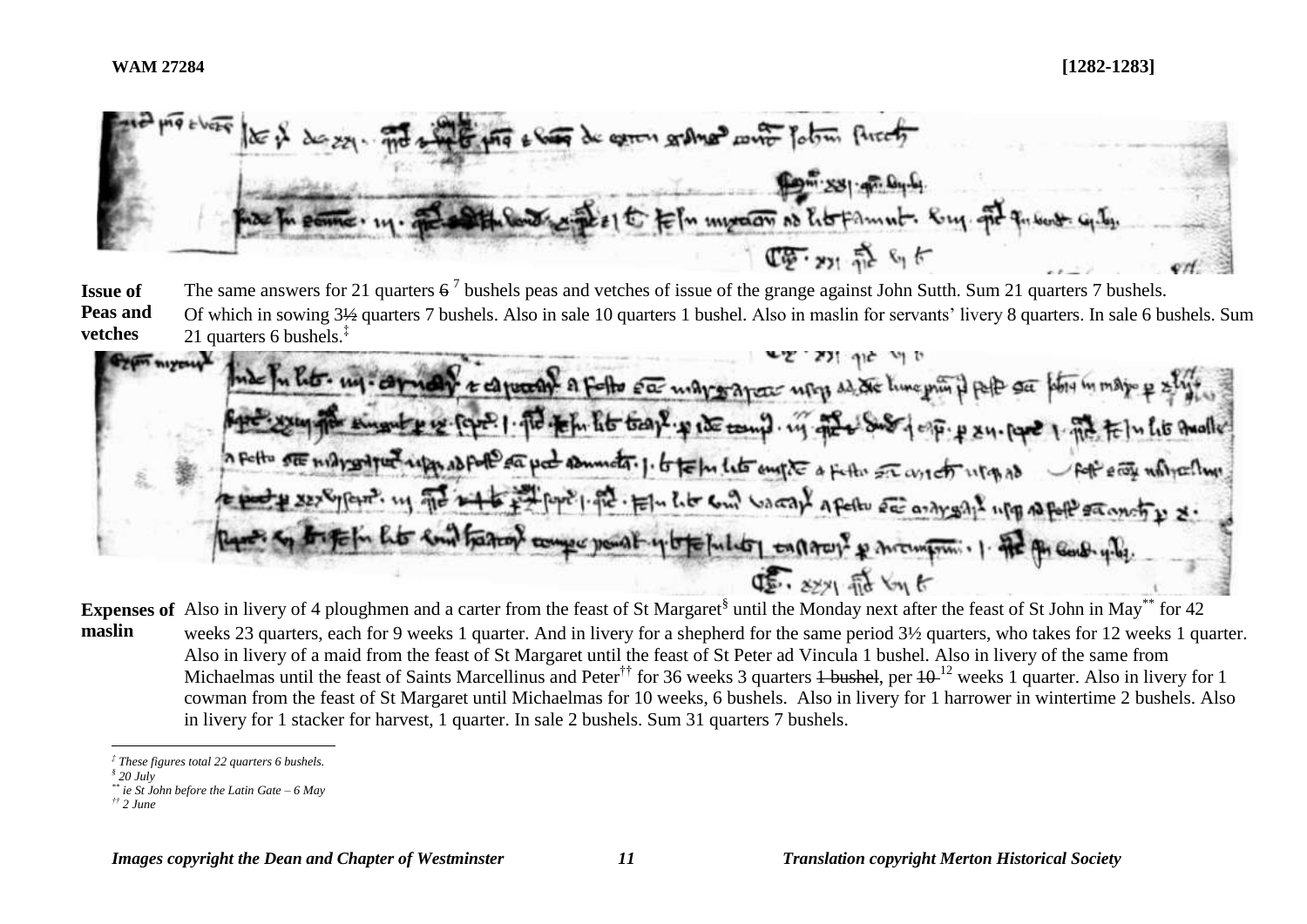|  | tel de xxx que de son de que grange y fame losdrum. Ce de les petites pe en latin port.<br>45 . P. R. in t                         |
|--|------------------------------------------------------------------------------------------------------------------------------------|
|  | Jude In case, eller gre 4. Et. Felm photo y esport aposto en Lamp map as fort en alphoso & seel. pp? No fe 14 bed                  |
|  | * neces to the In plant There a pope to what which as for enalphysis. # xix. pp2 Cuy gie. 11 to stip + more by to.                 |
|  | Felin plano About of the month of photos in set with the tele payment. in The sea of Elin bout in ofthe His Chose Fulte Shirt offe |
|  | Em un mon aporte P. 271 FE + & anto sum to Se Queford Tubol + P. G.G.                                                              |
|  | 120 B. B. C.                                                                                                                       |
|  | Employed low a poll on choing such upp stopped on Gyliam & sylippe. wife to gay to galls is say to pool to gain p demotion         |
|  | sight to dure y yout my solve                                                                                                      |

**Issue of Oats** The same answers for 30 quarters of oats of issue of the grange by tally against Lorchun. And for 70 quarters  $3<sup>5</sup>$  bushels of issue by tally against John Sutth. Sum  $100$  quarters  $3<sup>5</sup>$  bushels.

Of which in sowing 46 quarters 2 bushels. Also in fodder for 2 carthorses from the feast of St Lawrence<sup>‡‡</sup> until the feast of St Alphege<sup>§§</sup> for 35 weeks, 15 quarters 2½ bushels, per night ½ bushel. Also in fodder for a stott from Michaelmas until the feast of St Alphege for 19 weeks, 8 quarters 2½ bushels, per night ½ bushel. Also in fodder for a stott which harrowed after dinner in Lent  $4^{\frac{1}{2}}$  quarter. Also in meal 3½ quarters. Also in sale 2 quarters. Also in fodder for the bailiff['s horse] ½ quarter. Also in sending to Westminster 22 quarters by tally against Sir W de Watford. In sale 2 quarters 6 bushels. Sum 100 quarters 5 bushels.

Also in fodder for oxen from the feast of St Thomas the Apostle until the feast of Saint Urban for 22 weeks, 460 sheaves of which 5 sheaves make 1 bushel. Sum by estimation 11½ quarters, per night 3 sheaves.

**[LIVESTOCK]**

 $\overline{a}$ *‡‡ 10 August*

*<sup>§§</sup> 19 April*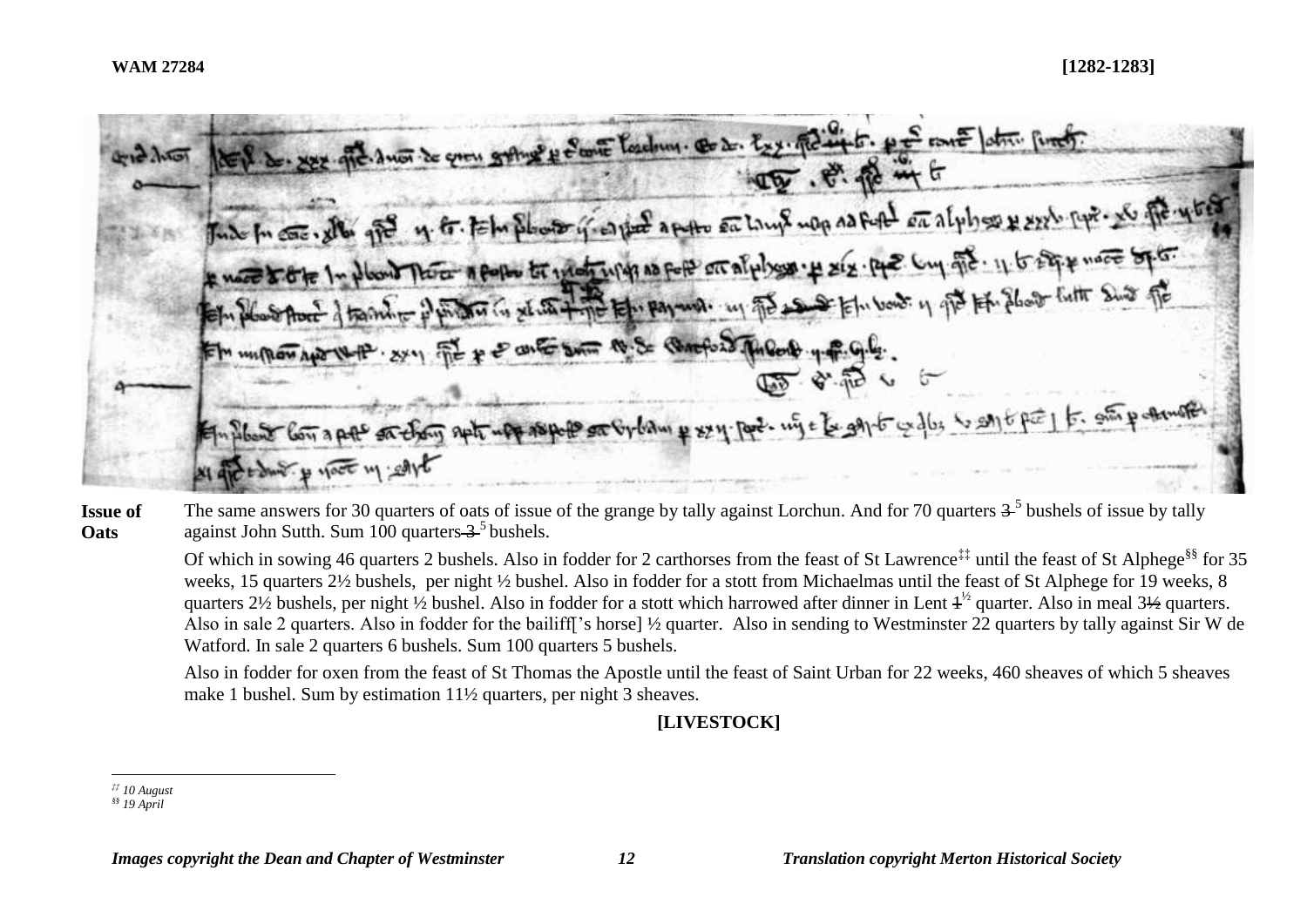

there remain 2.

**Stotts** And for 4 stotts from the remaining. Sum 4. And they remain.

**Oxen** And for 16 oxen from the remaining. And for 1 bull and 2 steers added. Sum 19. Of which in sale 2. And there remain 17.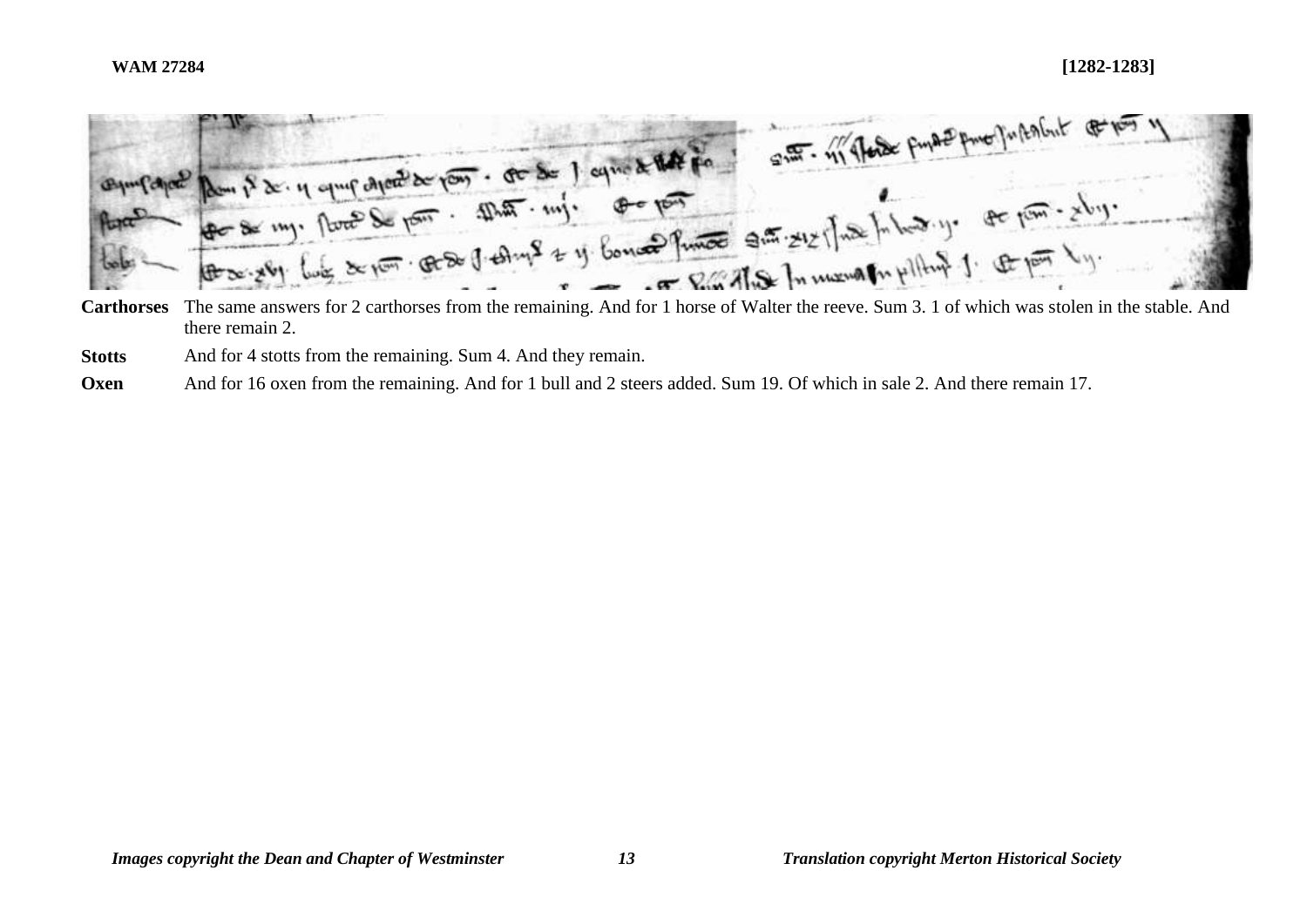

**Cows** And for 7 cows from the remaining. And for 1 heifer added. Sum 8. Of which in murrain in the pasture 1. And there remain 7.

- **Bulls** And for 1 bull from the remaining. And for 1 bull-calf added. Sum 2. Of which added with oxen 1. And there remains 1.
- **Steers** And for 2 steers from the remaining aged 3 years. Of which added with oxen 2. And none remains.
- **Bullocks** And for 2 bullocks from the remaining. Of which added with cows 1 heifer. In sale 1 steer. And there remains 1. And none remains. And for 3 bullocks from the remaining of which 2 are young heifers. Of which added with bulls 1. And there remain 2 young heifers.
- **Yearling Calves**  And for 4 yearling calves from the remaining. Of which in murrain 1 and the hide for harness. And there remain 3, of which 2 male.
- **Calves of issue** The same answers for 4 calves of issue. And for the rest of the issue the reeve is to answer subsequently because [the cows] are pregnant as it is said*.*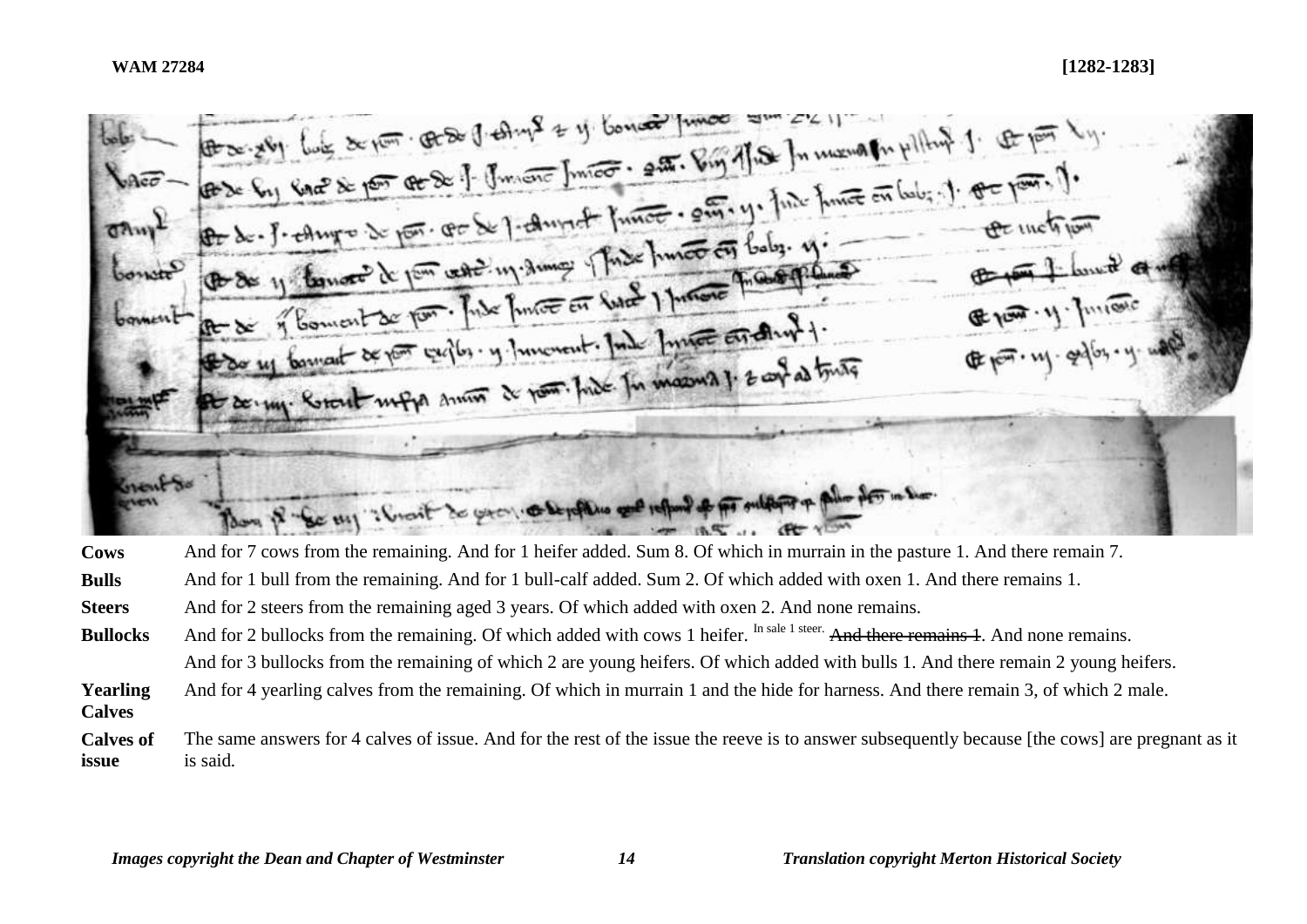|                                | (Pt Sc. by. mutan) & non & Se. my. degrate as por. that y. Pt you<br>to - she interests only it por a to up soffer to this you to par<br>LI de fruge shares de pous fride In mount le fermee en inntern my. t en mitentig ambs ny comet no<br>de grou po de yle Angel de greu fuit fudeout. J. at your - you |
|--------------------------------|--------------------------------------------------------------------------------------------------------------------------------------------------------------------------------------------------------------------------------------------------------------------------------------------------------------|
| Wethers                        | And for 6 wethers from the remaining. And for 4 hoggets from the remaining. Sum 10. And they remain.                                                                                                                                                                                                         |
| Ewes                           | And 15 ewes from the remaining. And for 3 gimmers from the remaining. Sum 18. And they remain.                                                                                                                                                                                                               |
| Lambs<br>from the<br>remaining | The same answers for 8 lambs from the remaining. Of which in murrain 1. Also added with wethers 4 and with ewes 3. And none<br>remains.                                                                                                                                                                      |
| <b>Lambs</b> of<br>issue       | And for 15 lambs of issue. Of which in tithe 1. And there remain 14.                                                                                                                                                                                                                                         |
|                                | Exec y pose de pour. Jude pour mons apr Brade + fe for fort. ] and we                                                                                                                                                                                                                                        |
| <b>Pigs</b>                    | And for 2 pigs from the remaining. Of which in sending to Battersea 1. <sup>sow</sup> Also in sale 1. And none remains. And there remains 1 sow.                                                                                                                                                             |
|                                | I few Entraged earthing, my gratt + is gratting. The whole                                                                                                                                                                                                                                                   |

Hens The same answers for 10 hens and cocks from rent. Of which delivered to Westminster 4 cocks and 6 hens. And none remains.